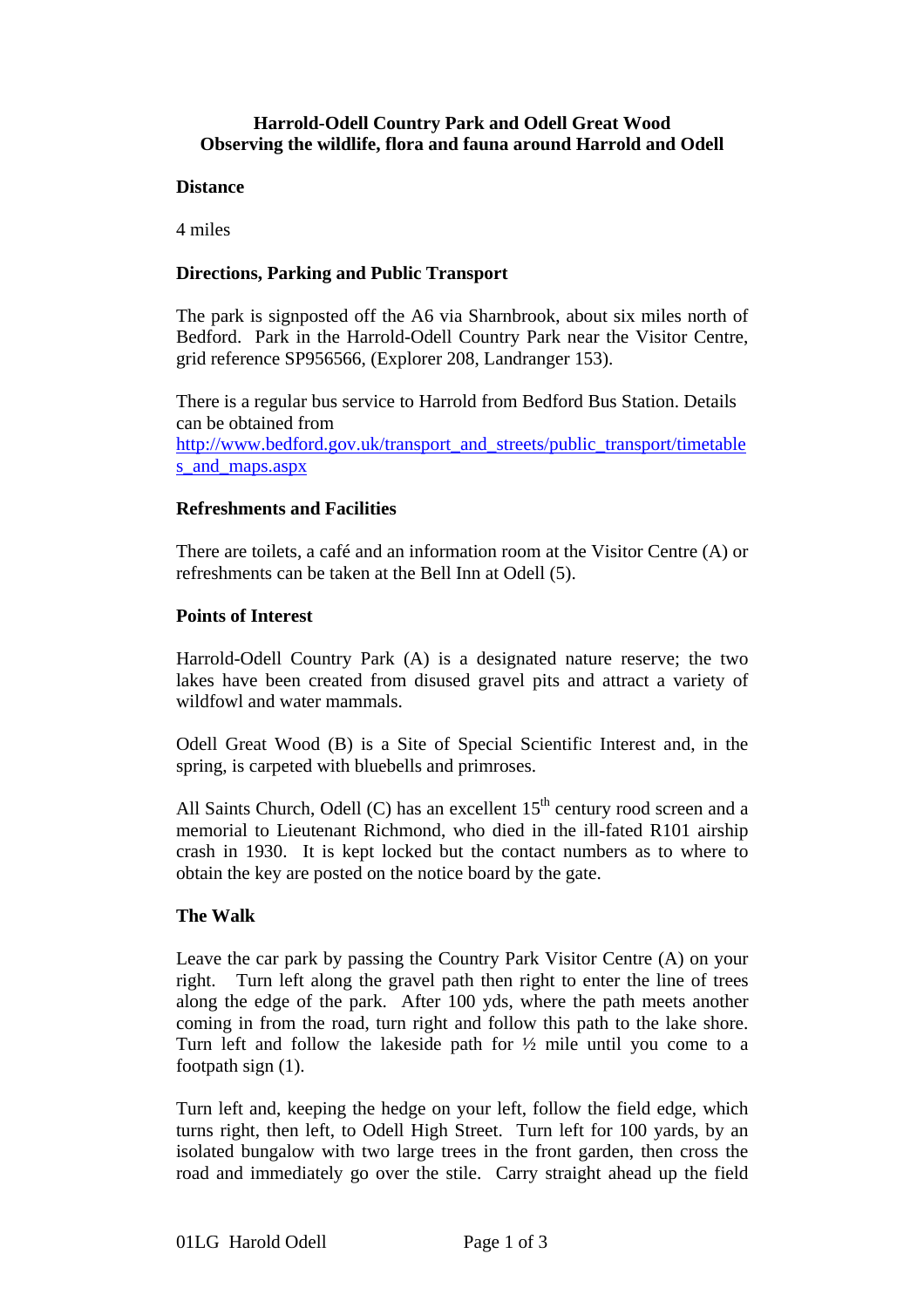and cross a second stile. Follow the field edge, with the hedge on your right, uphill to another stile in a cross-field fence. Keep straight ahead for a further 25 yds then turn right through a metal kissing gate (2).

Go straight ahead to the next corner of the field and through another metal kissing gate into Odell Great Wood (B). Turn immediately left and follow the footpath for 180 yds. Turn right at the waymark and follow this path until you come to a clearing in the woods where six paths meet. Continue ahead on the same path for a further 300 yds then turn right at the footpath sign (3) and follow the yellow waymarks to the edge of the wood.

Turn left at the footpath sign over a wooden bridge. As there is no handrail it can be slippery if wet, so take care. Then immediately turn right to follow the field edge downhill for 90 yds. Go through the gap in the hedge and, ignoring the path which goes straight across the field, take care to follow the footpath diagonally across the field and then down towards a double fivebarred gate in the bottom right-hand corner of the field, keeping the church (C) to your left. (If the diagonal path is badly obstructed by crops you can take the path which goes straight across the field, follow the sign to cross a second field, then turn left to walk down an avenue of trees and on through a double five bar gate. You then continue down the avenue to a second double five bar gate where you rejoin the main route.) Go through the gate and cross the grass verge to rejoin Odell High Street (4).

Cross the road and turn right to follow the footpath down the slope with the stone wall on your left to the Bell Inn (5). To complete the walk, continue straight ahead along Horsefair Lane and go through the gate into the Country Park, then along the gravel path back to the car park.